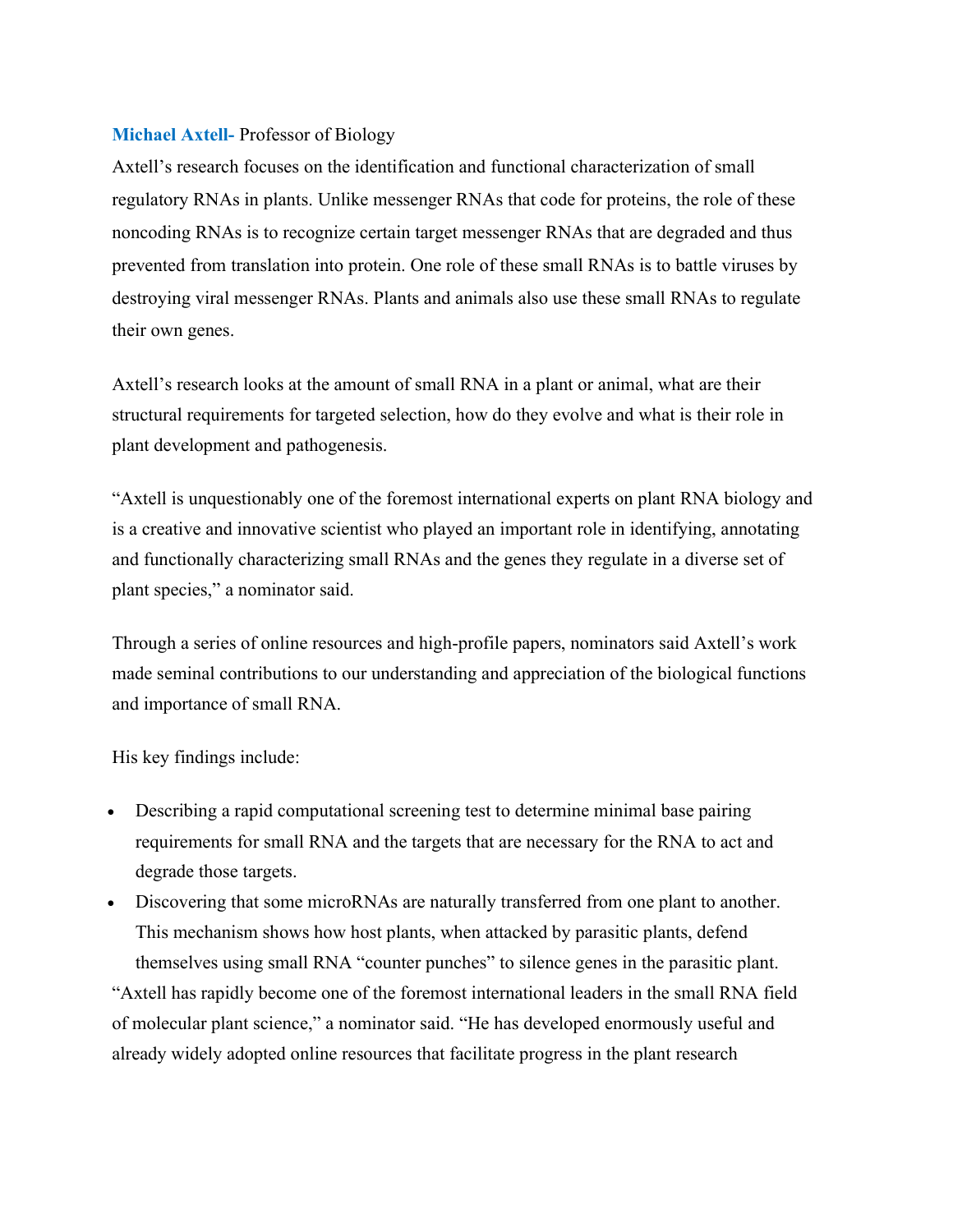community. His discovery of the trans-species microRNA activities has opened up a new understanding of plant parasite relationships that may yield practical benefits to agriculture."

## Paola (Giuli) Dussias- Professor of Spanish, Linguistics and Psychology

Dussias approaches the study of language as a social science. The learning of language, including speed of learning, formulation of accents and depth of vocabulary, is influenced by social interactions and exposure to that language. The evolution of a language is also influenced by that process.

Dussias is a leader in creating a new field of learning, one that differs from the traditional study of linguistics, which analyzes language meaning, evolution, phonetics and grammar. Dussias' work is changing the way we study language, nominators said.

Dussias researches people who are learning a second language because she is interested in knowing how that second language influences the use of the first. Her research shows that extensive use of a second language can change first language syntax and usage. This finding demonstrates that there is far greater brain plasticity throughout the lifespan than previously understood.

She's also interested in learning how age affects the language learning process. Can adult second language learners achieve the same mastery of a second language as young learners? she asks in her research. "The common wisdom in the field was that the answer was 'no,'" said a nominator. "However, Dussias has shown through her research that adults can master grammar and attain near native fluency just as younger learners can."

Dussias also studies 'code-switching,' a common feature of bilingual discourse whereby bilinguals switch languages right in the middle of spoken or written sentences. Her research shows that code-switching is governed by rules that are not necessarily derived from either language. That finding "provides a fresh perspective on what bilingual speakers view as possible switch points in bilingual speech," a nominator said. For Dussias, the multilingual speaker is seeing as a model for understanding the way that language experience shapes the mind and the brain.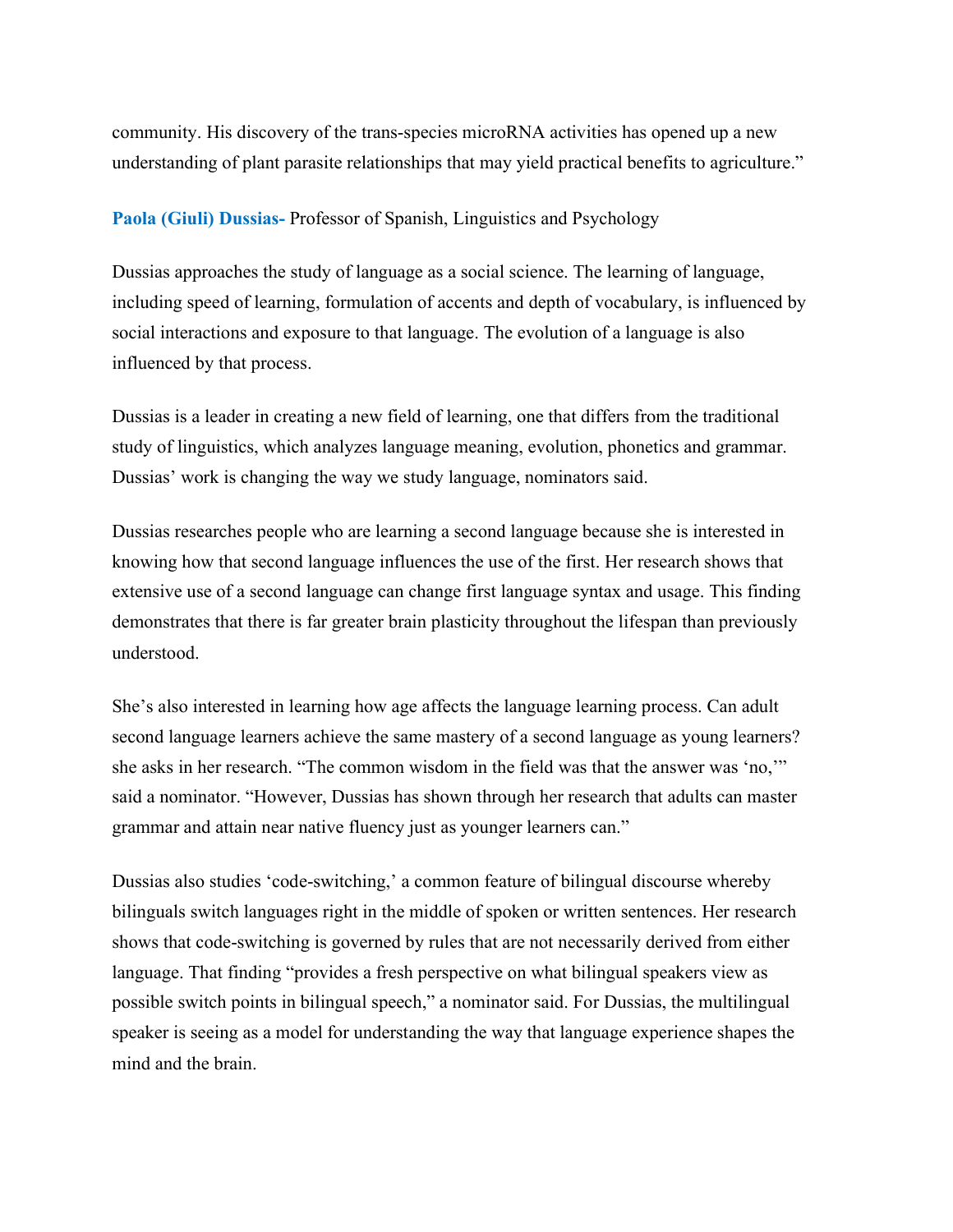"To answer questions like this, Dussias has developed experimental methods that use eyetracking and measure brain activity while bilingual speakers undertake specific kinds of tasks," a nominator said. "These methods have transformed the research that bilingualism scholars do, allowing much broader generalization about the bilingual brain in different social contexts."

Joan Redwing- Professor of Materials Science and Engineering and Electrical Engineering

Redwing is an expert in metalorganic chemical vapor deposition (MOCVD) for materials growth, a synthesis method of significant importance in semiconductor manufacturing. Her research focuses on understanding the underlying chemistry and mechanistic processes of MOCVD and developing new materials using this technique.

Redwing relied on her decades of experience with traditional materials to pioneer twodimensional materials growth at Penn State. She solved a major hurdle in 2D film growth, the inability to produce single crystal monolayer films over large areas, by using MOCVD.

She then embarked on a series of studies to identify fundamental mechanisms of MOCVD growth and developed techniques for characterizing and benchmarking these new materials.

The promising results on her preliminary research led to additional funding, including a \$20 million Materials Innovation Platform grant from the National Science Foundation to establish the 2D Crystal Consortium user facility at Penn State.

Nominators said Redwing's work improves our understanding of the relationship between the process of synthesizing materials and the underlying physical properties realized in these materials. Her work expands several areas of research of superconductors and semiconductors and in thin film and nanostructured materials.

Her work shows potential uses for creating a new class of ultra-thin semiconductors, setting the stage for large-scale chemical synthesis and development of next generation electronics, nominators said.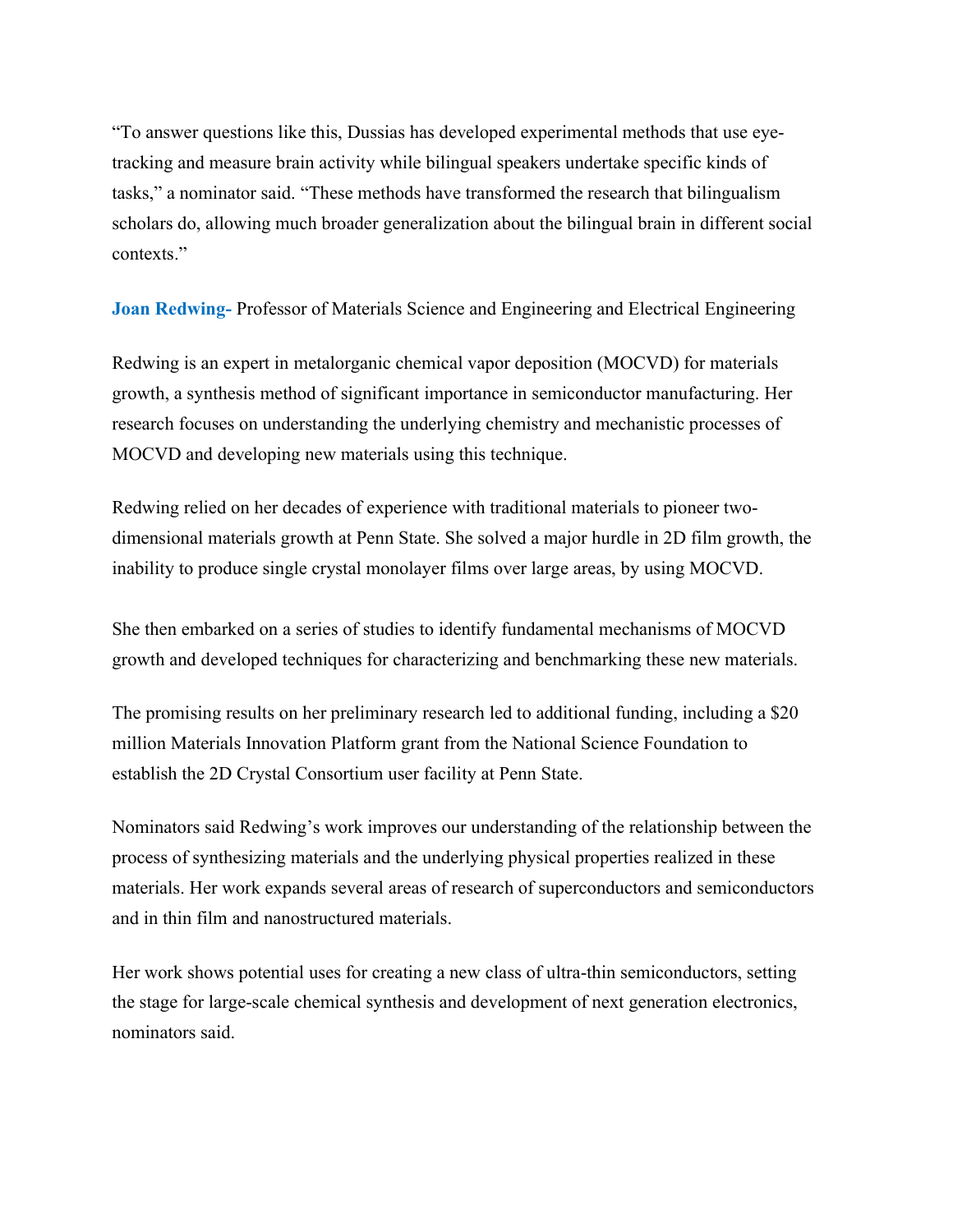"Redwing is a premier example and role model of a highly productive researcher whose interdisciplinary work and impact has spanned the fields of physics, material science and chemical engineering with impact on electrical engineering and the technology of modern electronic and optical physics," a nominator said.

Christopher Reed- Distinguished Professor of English and Visual Culture

Nominators said Reed's award-winning 2016 book and other publications and exhibitions have been transformational.

His monograph, "Bachelor Japanists: Japanese Aesthetics and Western Masculinities," published by Columbia University Press, won the highly competitive annual book prize from the Modernist Studies Association.

One art historian said Reed was already a premier scholar on Japanese art, but that his new book shows he is "a brilliant writer" and that "the rich harvests of his research comes together in scintillating narrative." Another called the book "a tour-de-force demonstration of the richness of cultural analysis that can be produced by the simultaneous deployment of insights from queer studies, gender studies, global and ethnicity studies, and cultural studies." A scholar of Japanese history called Reed "one of the most exciting, imaginative and highly productive scholars."

Nominators praised Reed's other work, both in volume and in impact. Reed has produced 10 academic books, three within the past five years, that cover his long-standing interests in American and British art history, global modernist studies and LGBT studies. His stature as a researcher of national and international renown within these interlocking fields is almost unparalleled, a nominator said.

"Quantity aside, the significance of his work is qualitative: all of it aims to articulate, with thoughtful erudition, theoretical sophistication, dense abstraction, and occasional wry humor grand unified theory weaving together art, literature, sexuality, racial and ethnic studies, and postcolonial globalism," a nominator said.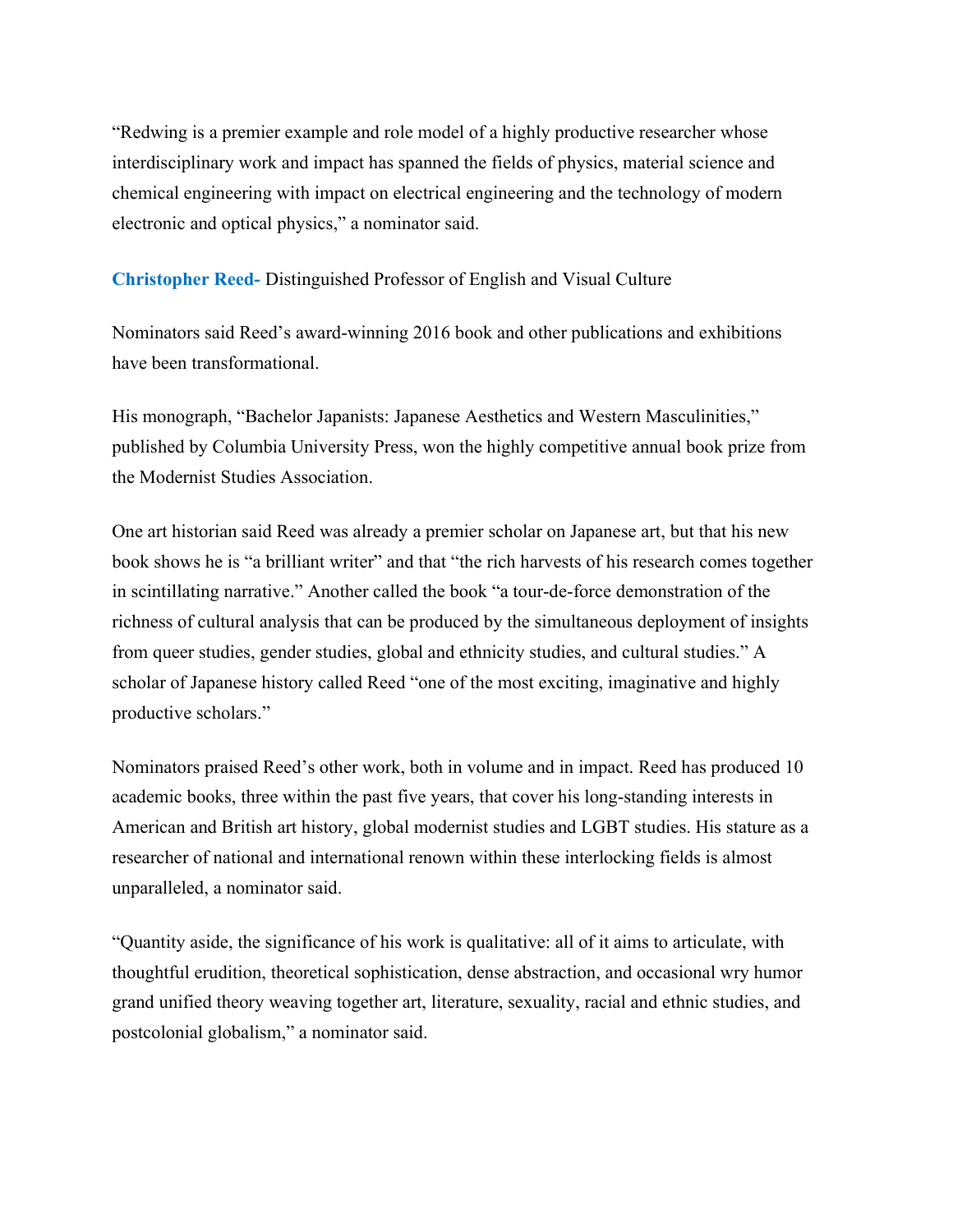Colleagues said Reed has long been known as a major art historian of the British Bloomsbury Group, but that his wide-ranging research talents create an eclectic body of work that's thoughtfully and uniquely approached.

"Reed has drawn together several research areas into a remarkable set of publications that have transformed his fields and, in turn, helped him launch new programs and initiatives at Penn State," a nominator said.

## Marcos Rigol- Professor of Physics

Rigol is a theoretical physicist whose research centers on the understanding of the dynamic behavior of quantum many-body systems, or properties of microscopic systems made of a large number of particles interacting with each other through the laws of quantum mechanics.

One nominator called Rigol "one of the world leaders in the application of numerical methods to study nonequilibrium dynamics of many-body systems." Rigol's international impact is noted by the dozens of talks he's given at universities and international research conferences.

A challenging problem in this field is understanding how isolated complex quantum systems approach equilibrium. In a landmark paper published in 2008, Rigol revealed new insights into the mechanism underlying the thermalization of these systems. That work has been cited more than 1,000 times.

Since joining Penn State in 2013, Rigol has continued to publish influential research.

His work falls into two categories: theoretical advances that push the frontiers of the field by revealing new insights into complex problems in many-body physics and the theoretical interpretation of experiments carried out in some of the world's leading cold atom laboratories.

Rigol's key recent findings include advancing understanding of the long time behavior of periodically driven quantum many body systems, and demonstrating the exact description of the steady state of a quenched anisotropic Heisenberg chain that deepened knowledge of quantum integrability.